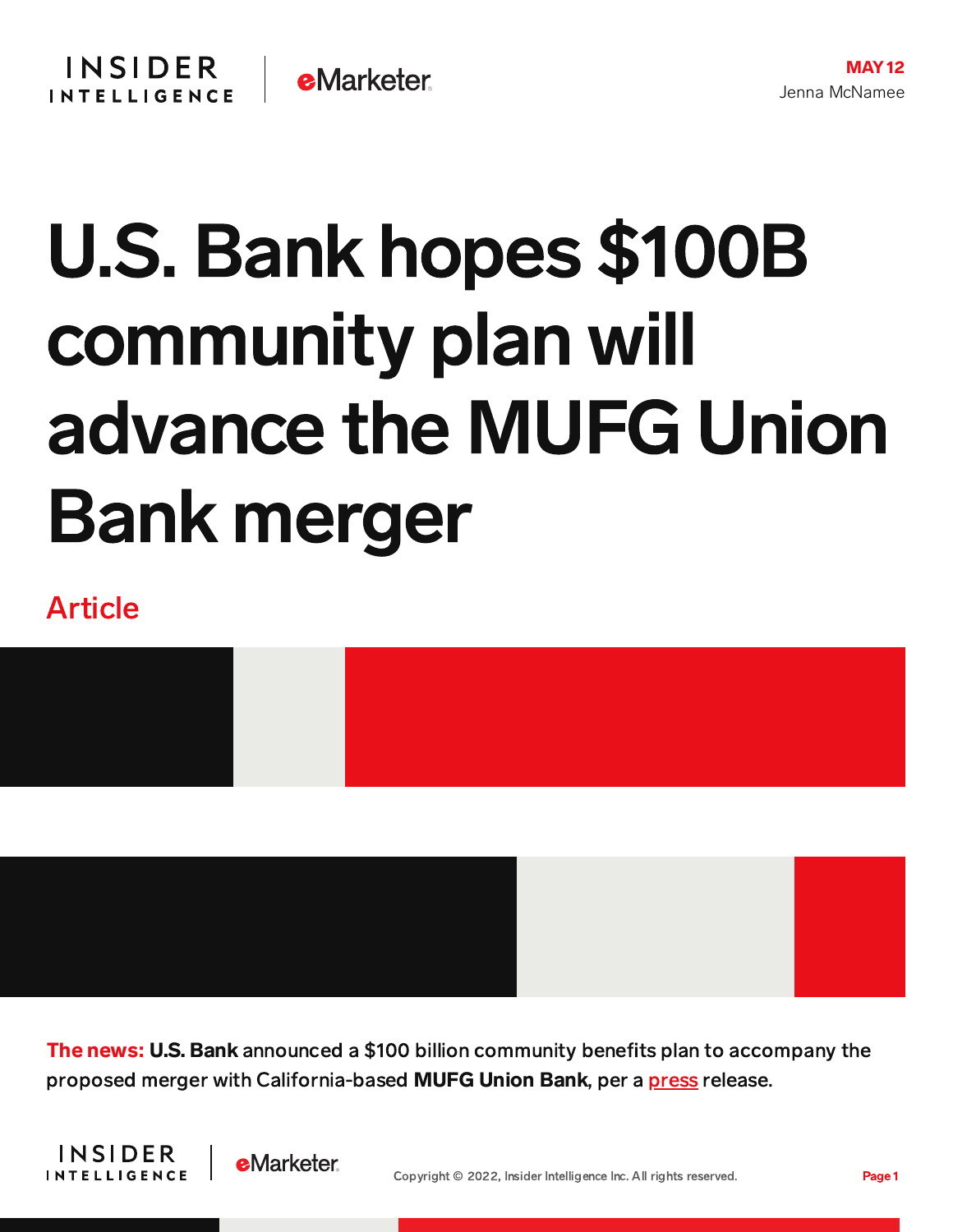Minneapolis-based U.S. Bank first [disclosed](https://ir.usbank.com/news-releases/news-release-details/us-bancorp-acquire-mufg-union-bank) its acquisition plans last September. The deal is worth approximately \$17.6 billion. The bank said then it expected it to be finalized during H1 22; however, according to American Banker, a recent [regulatory](https://www.americanbanker.com/news/u-s-bank-uncertain-when-deal-for-mufg-union-will-get-green-light) filing was more equivocal about the timing.

More on this: The bank, which met with over 200 community groups, hopes the plan will muster support from the community to push the merger forward. Key points the bank outlines include:

- Increased mortgage lending by 20% nationally and by 30% to non-white and low-to moderate-income borrowers (LMI) in California.
- Increased lending to small businesses and farms by 15% nationally and 25% in California.
- Consideration of community input before closing any branches in the region.

The bigger picture: The U.S. Bank-MUFG Union Bank merger is occurring against a backdrop of regulatory overhaul and related uncertainty about what kinds of deals are likely to be approved. This includes potentially changing the criteria around the Community Reinvestment Act (CRA), which is key to the evaluation of merger proposals.

Lately, regulatory approvals of big bank mergers have stalled. For example, **New York** Community Bank and Michigan-based Flagstar recently [extended](https://content-na1.emarketer.com/bank-m-a-backlog-builds-nycb-extends-its-deal-timeline-switches-up-charter-plans) their merger timeline, closing in on a two-year period as they await for Federal Reserve approval. Regulators have been outspoken about their reasoning for the delays.

On May 5, the Federal Deposit Insurance Corp (FDIC), the Federal Reserve, and the Office of the Comptroller of the Currency (OCC) called for [strengthening](https://content-na1.emarketer.com/us-regulators-overhaul-of-community-reinvestment-act-stops-short-of-fintechs?utm_campaign=bankin+briefing+05102022&utm_medium=email&utm_source=triggermail&utm_term=banking+innovation+briefing) the CRA. The CRA overhaul, which encourages banks to help meet the credit needs of their local communities, including LMI neighborhoods, would consist of

Tougher examinations for larger banks.

**INSIDER** 

**INTELLIGENCE** 

- New assessment criteria for some banks to determine if they meet CRA standards.
- Clarification on which bank activities would qualify as CRA credit.

**e**Marketer

On May 9, the OCC [called](https://www.pymnts.com/bank-regulation/2022/occs-comptroller-orders-staff-to-review-bank-merger-framework/) for an examination of the bank merger framework, stating that the current framework presents an increased risk of mergers that diminish competition, hurt communities, and present systemic risk.